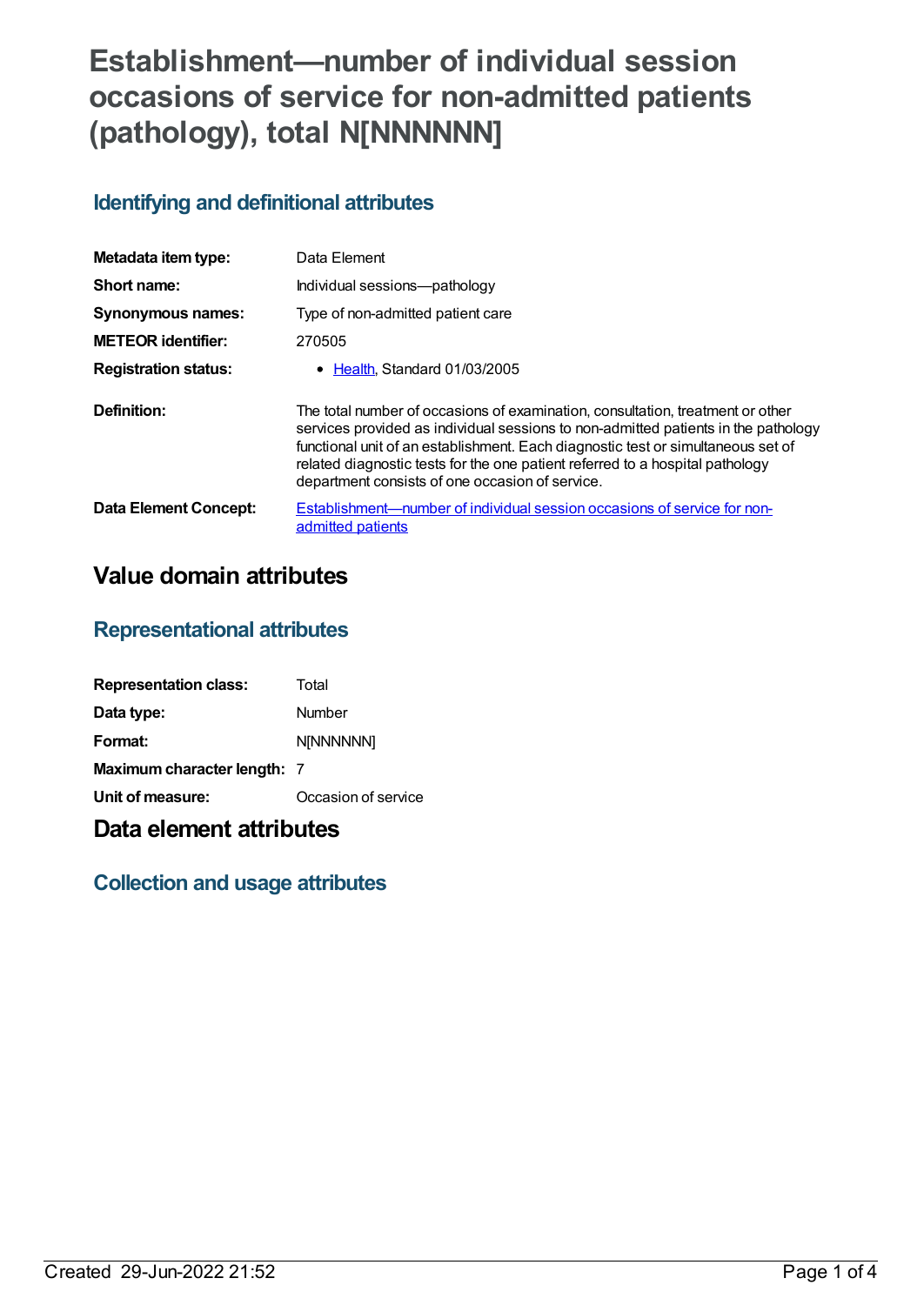| Guide for use:                         | For all occasions of service as individual sessions to non-admitted patients from<br>designated pathology laboratories.                                                                                                                                                                                                                                                                                                                                                                                                                                                                                                                                                                                                     |  |
|----------------------------------------|-----------------------------------------------------------------------------------------------------------------------------------------------------------------------------------------------------------------------------------------------------------------------------------------------------------------------------------------------------------------------------------------------------------------------------------------------------------------------------------------------------------------------------------------------------------------------------------------------------------------------------------------------------------------------------------------------------------------------------|--|
|                                        | Occasions of service to all patients from other establishments should be counted<br>separately.                                                                                                                                                                                                                                                                                                                                                                                                                                                                                                                                                                                                                             |  |
|                                        | This metadata item identifies types of services provided to non-admitted patients in<br>different institutional ways in different systems. It is not a summary casemix<br>classification.                                                                                                                                                                                                                                                                                                                                                                                                                                                                                                                                   |  |
|                                        | A patient who first contacts the hospital and receives non-admitted care, for<br>example through emergency departments, and is subsequently admitted, should<br>have both components of care enumerated separately. Where possible, non-<br>admitted occasions of service that are provided to patients who are subsequently<br>admitted should be identified as a subset of the total occasions of service.                                                                                                                                                                                                                                                                                                                |  |
|                                        | The list of Type of non-admitted patient care categories was to be developed using<br>typical functional units or cost centres within existing institutions. These would<br>include designated wards or departments and specialised clinics. Although the<br>current statistical/financial returns submitted to the various health authorities by their<br>hospitals do not provide a minimum subset, an effort has been made to define the<br>categories in respect to those areas commonly collected. Many functional units<br>provide services to both admitted patients and non-admitted patients, for example<br>pathology. Only occasions of service for non-admitted patients should be included<br>in this section. |  |
| <b>Collection methods:</b>             | The definition does not distinguish case complexity for non-admitted patients.                                                                                                                                                                                                                                                                                                                                                                                                                                                                                                                                                                                                                                              |  |
|                                        | For example, an occasion of service could vary in complexity from a simple urine<br>glucose test to a complete biochemical analysis of all body fluids. Ideally, average<br>case complexity values would be available for the various categories of non-<br>admitted patients in the same way that average diagnosis related group weighted<br>separations are becoming available for acute admitted patients. However, such<br>measures would require the development of patient record databases for non-<br>admitted patients. This does not imply an inadequacy in definition.                                                                                                                                          |  |
|                                        | For admitted patients the concept of a <b>separation</b> is widely accepted. Separations<br>can vary between admission for overnight observation to open heart surgery. The<br>issue of case complexity for both admitted and non-admitted patients is a separate<br>issue and beyond the scope of the proposed summary establishment-level activity<br>data.                                                                                                                                                                                                                                                                                                                                                               |  |
| <b>Source and reference attributes</b> |                                                                                                                                                                                                                                                                                                                                                                                                                                                                                                                                                                                                                                                                                                                             |  |

| <b>Submitting organisation:</b> | National minimum data set working parties |
|---------------------------------|-------------------------------------------|
|---------------------------------|-------------------------------------------|

#### **Relational attributes**

| <b>Related metadata</b><br>references:               | Supersedes <b>E</b> Type of non-admitted patient care, version 1, Derived DE, NHDD,<br>NHIMG, Superseded 01/03/2005.pdf (26.0 KB) No registration status |
|------------------------------------------------------|----------------------------------------------------------------------------------------------------------------------------------------------------------|
|                                                      | Supersedes <b>EO</b> ccasions of service, version 1, Derived DE, NHDD, NHIMG,<br>Superseded 01/03/2005.pdf (14.7 KB) No registration status              |
| Implementation in Data Set<br><b>Specifications:</b> | Public hospital establishments NMDSHealth, Superseded 21/03/2006                                                                                         |
|                                                      | Implementation start date: 01/07/2005                                                                                                                    |
|                                                      | Implementation end date: 30/06/2006                                                                                                                      |
|                                                      |                                                                                                                                                          |

Public hospital [establishments](https://meteor.aihw.gov.au/content/334285) NMDS[Health](https://meteor.aihw.gov.au/RegistrationAuthority/12), Superseded 23/10/2006